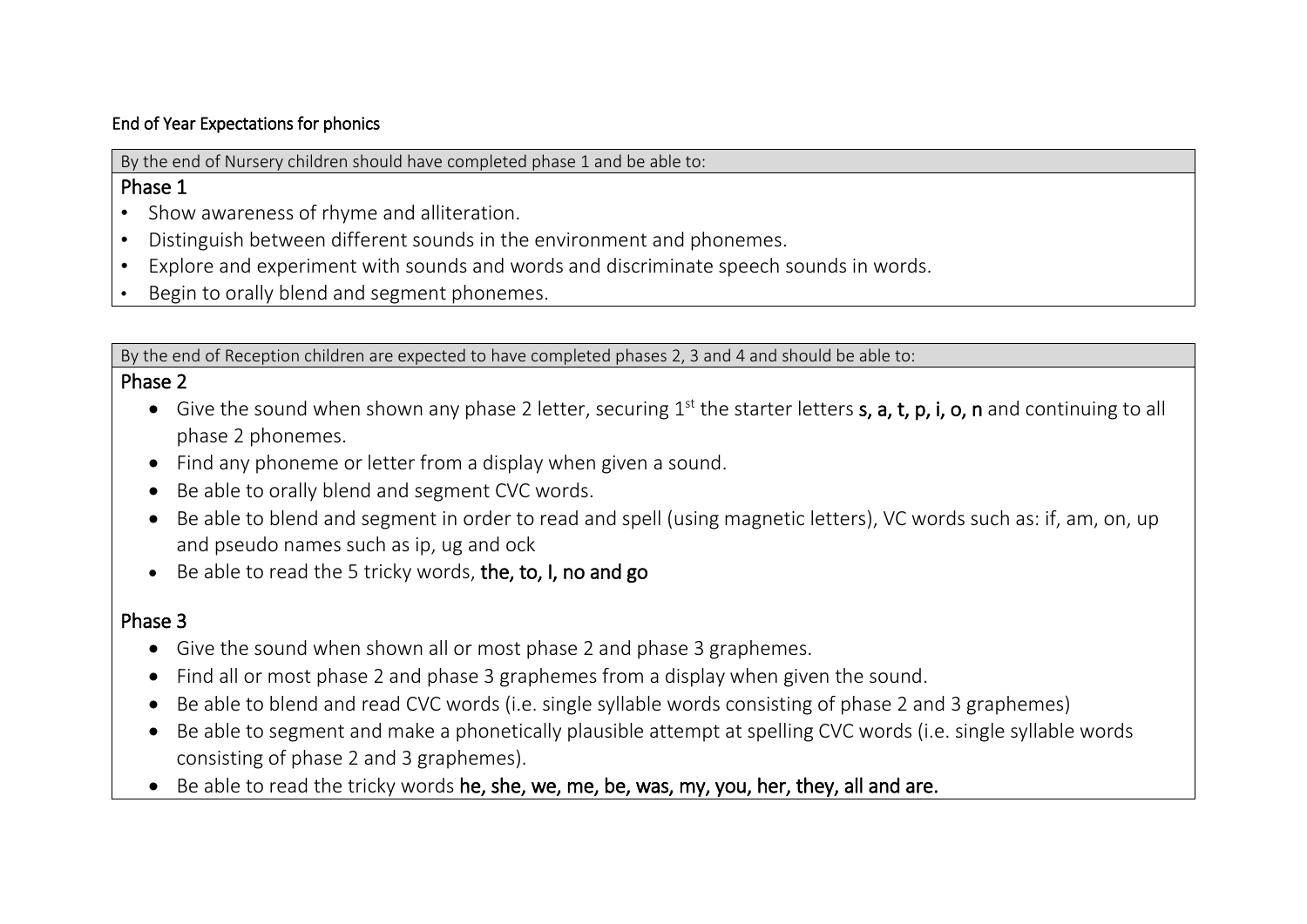- Be able to spell the tricky words the, to, I, no and go.
- Write each letter correctly when following a model.

### Phase 4

- Give the sound when shown any phase 2 and 3 grapheme.
- Find any phase 2 and 3 grapheme from a display when given a sound.
- Be able to blend and read words containing adjacent consonants (bl, fr, etc)
- Be able to segment and spell words containing adjacent consonants.
- Be able to read the tricky words some, one, said, come, do, so, were, when, have , their, out, like, little and what
- Be able to spell the tricky words she, we, me, be, was, my, you, her, they, all and are.
- Write each letter, usually correctly

By the end of Year 1 children are expected to have completed phase 5 and be able to

#### Phase 5

- Give the sound when shown any grapheme that has been taught
- For any given sound write the common graphemes.
- Apply phonic knowledge and skills as the prime approach to reading and spelling unfamiliar words that are not completely decodable.
- Read and spell phonetically decodable 2 and 3 syllable words.
- Read automatically all the words in the list of 100 high frequency words.
- Accurately spell most of words in the list of 100 high frequency words.
- Form each letter correctly

By the end of Year 2 children are expected to have completed phase 6 and be able to:

# Phase 6

#### Reading